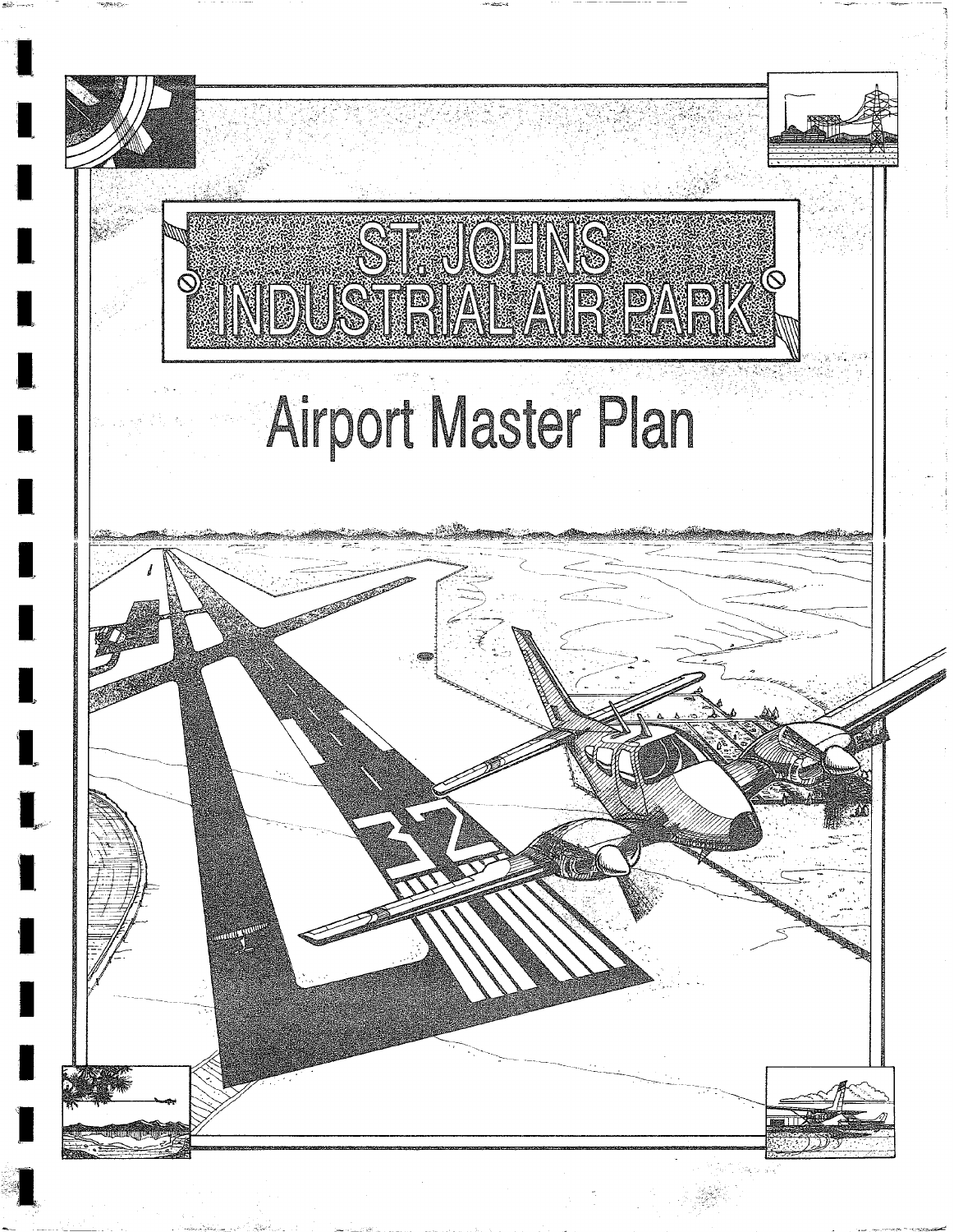### *I AIRPORT MASTER PLAN*

*I* 

*I* 

*I* 

*I* 

*I* 

*I* 

*I* 

*I* 

*I* 

### *I FOR*

# *! ST. JOHNS INDUSTRIAL AIR PARK*

*i PREPARED FOR:* 

## *I CITY OF ST. JOHNS*

PREPARED BY: *STANTECH CONSULTING INC. 7776 Pointe Parkway West I Suite 290 Phoenix, AZ 85044 I (602) 438-2200* 

*I July 1998* 

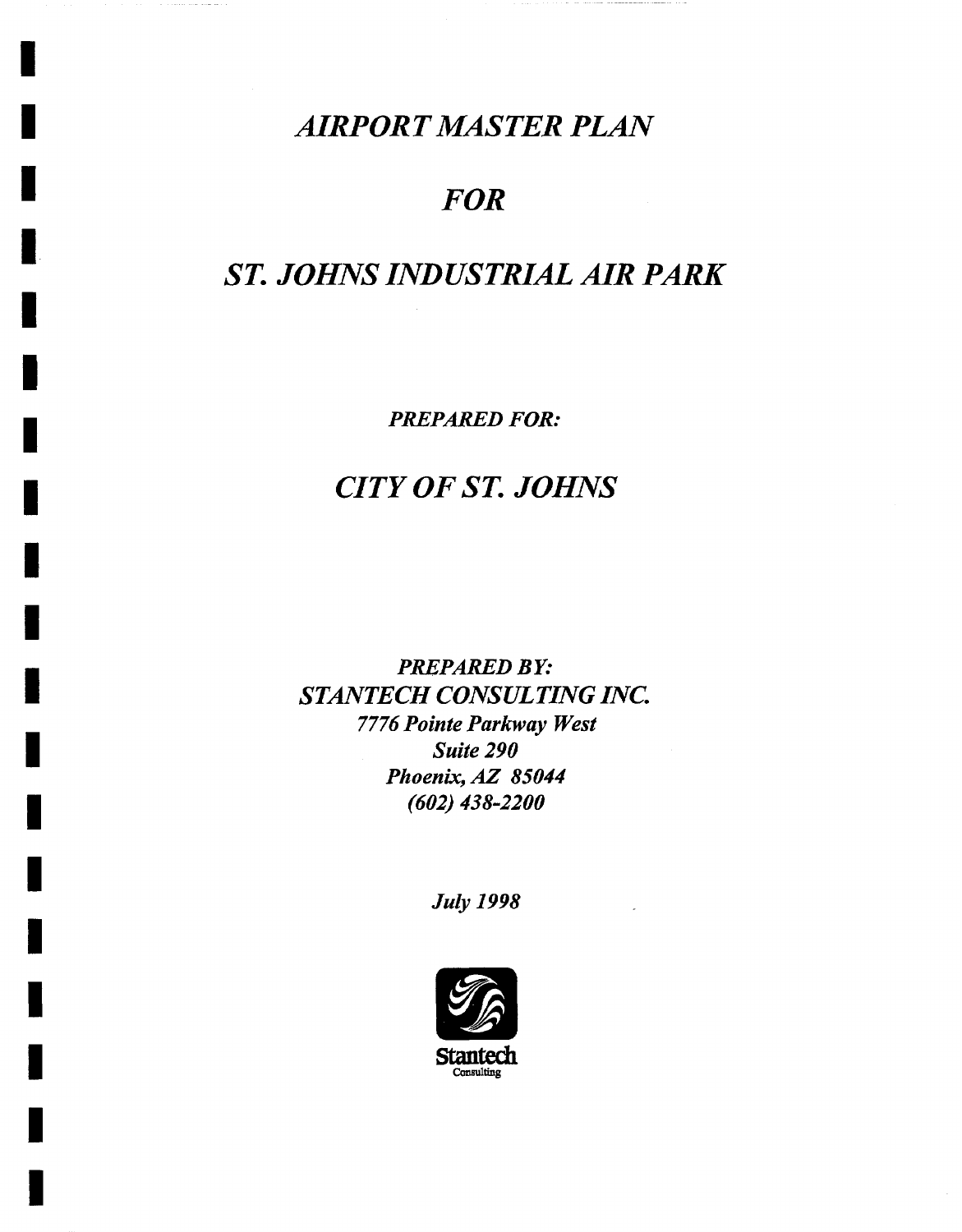#### FUNDING ACKNOWLEDGEMENT

I

I

I

I

I

I

I

I

I

I

I

I

I

I

**!** 

I

I

I

I

"THE PREPARATION OF THESE DOCUMENTS WAS FINANCED IN PART THROUGH A PLANNING GRANT FROM THE FEDERAL AVIATION ADMINISTRATION AS PROVIDED UNDER SECTION 505 OF THE AIRPORT AND AIRWAY IMPROVEMENT ACT OF 1982, AS AMENDED. THE CONTENTS DO NOT NECESSARILY REFLECT THE OFFICIAL VIEWS OR POLICY OF THE FAA. ACCEPTANCE OF THESE DOCUMENTS BY THE FAA DOES NOT IN ANY WAY CONSTITUTE A COMMITMENT ON THE PART OF THE UNITED STATES TO PARTICIPATE IN ANY DEVELOPMENT DEPICTED HEREIN NOR DOES IT INDICATE THAT THE PROPOSED DEVELOPMENT IS ENVIRONMENTALLY ACCEPTABLE IN ACCORDANCE WITH APPROPRIATE PUBLIC LAWS"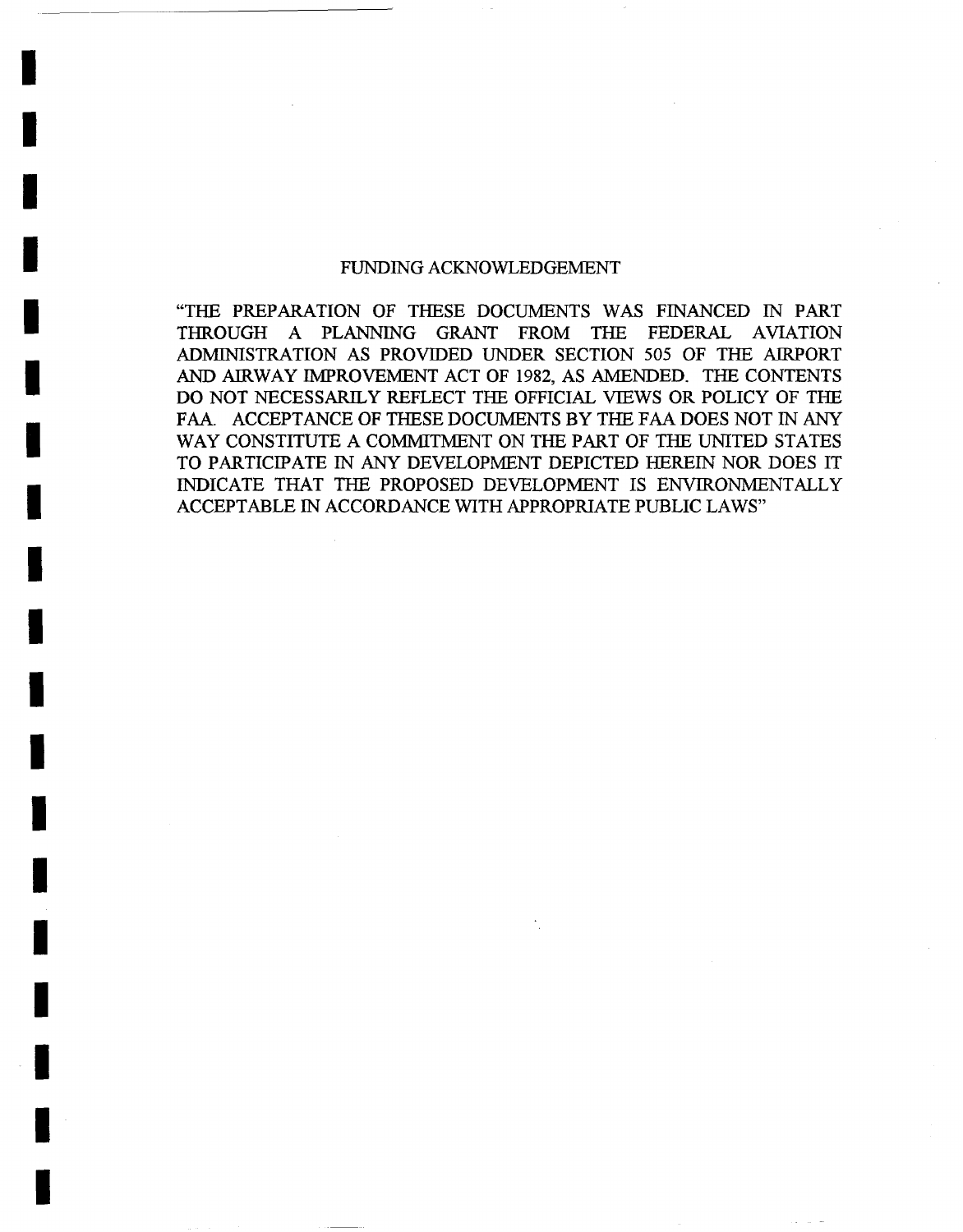### ST. JOHNS INDUSTRIAL AIR PARK MASTER PLAN

 $\label{eq:3.1} \omega_{\sigma} \left( \tau \right) = \omega_{\sigma} \left( \tau \right) = \omega_{\sigma} \left( \tau \right) = \omega_{\sigma} \left( \tau \right) = \omega_{\sigma} \left( \tau \right) = \omega_{\sigma} \left( \tau \right)$ 

### **TABLE OF CONTENTS**

#### **Chapter One**

 $\hat{\pi}$  ,  $\hat{\pi}$  ,  $\hat{\pi}$  ,  $\hat{\pi}$ 

| <b>INTRODUCTION</b> |         |
|---------------------|---------|
|                     | 1-2     |
| <b>Objectives</b>   | $1 - 3$ |
| <b>Process</b>      | 1-3     |
| <b>Requirements</b> | $-4$    |

 $\sim$   $\sim$ 

 $\sim$   $\sim$ 

### **Chapter Two**

| <b>INVENTORY</b>       |                                                                                                 | $2 - 1$ |
|------------------------|-------------------------------------------------------------------------------------------------|---------|
| <b>Airport Setting</b> |                                                                                                 | $2 - 2$ |
|                        |                                                                                                 | $2 - 2$ |
|                        |                                                                                                 | $2 - 3$ |
| <b>Runways</b>         |                                                                                                 | $2 - 3$ |
| <b>Taxiways</b>        |                                                                                                 | $2 - 4$ |
|                        |                                                                                                 | $2 - 4$ |
| <b>Lighting</b>        |                                                                                                 | $2 - 5$ |
|                        |                                                                                                 | $2 - 6$ |
|                        |                                                                                                 | $2 - 6$ |
| Hangars                |                                                                                                 | $2 - 7$ |
| <b>Aprons</b>          |                                                                                                 | $2 - 7$ |
|                        |                                                                                                 | $2 - 7$ |
|                        |                                                                                                 | $2 - 7$ |
|                        |                                                                                                 | $2 - 8$ |
| <b>Utilities</b>       |                                                                                                 | $2 - 8$ |
|                        |                                                                                                 | $2 - 9$ |
|                        |                                                                                                 |         |
|                        |                                                                                                 |         |
| <b>Population</b>      |                                                                                                 |         |
|                        |                                                                                                 |         |
|                        | Existing Land Use <i>manual communications communications communications communication</i> 2-15 |         |
| <b>Climate</b>         |                                                                                                 |         |
| <b>Summary</b>         |                                                                                                 | 2-18    |

#### **Chapter Three**

 $\frac{1}{2}$ 

| $3 - 1$ |
|---------|
| $3 - 2$ |
| $3 - 3$ |

 $\mathcal{L}_{\mathcal{A}}$  , and  $\mathcal{L}_{\mathcal{A}}$  , and the set of  $\mathcal{A}$  ,  $\mathcal{A}$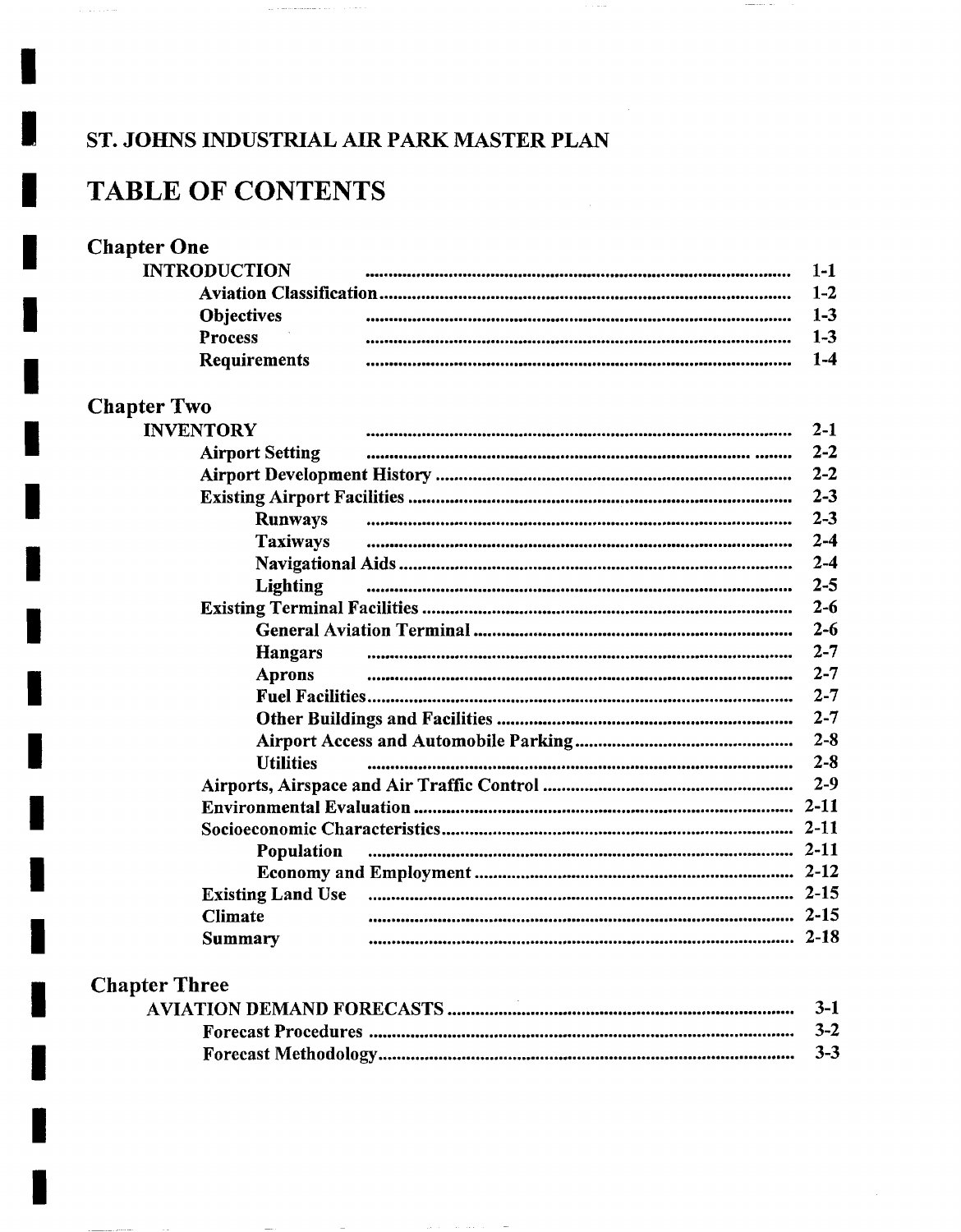|         | $3-4$ |
|---------|-------|
|         | $3-4$ |
|         |       |
|         |       |
| Summary |       |

 $\sim$   $\sim$ 

 $\sim$  $\ldots$   $\sim$  -  $\sim$ 

 $\label{eq:1} \alpha_{\alpha\beta\gamma} = \alpha_{\alpha\beta\gamma} + \alpha_{\beta\gamma\gamma} = \alpha_{\beta\gamma\gamma}$ 

## **Chapter Four**

 $\label{eq:1} \begin{split} \mathcal{L}_{\text{max}}(\mathcal{L}_{\text{max}},\mathcal{L}_{\text{max}},\mathcal{L}_{\text{max}},\mathcal{L}_{\text{max}}), \mathcal{L}_{\text{max}}(\mathcal{L}_{\text{max}},\mathcal{L}_{\text{max}}), \mathcal{L}_{\text{max}}(\mathcal{L}_{\text{max}},\mathcal{L}_{\text{max}}), \mathcal{L}_{\text{max}}(\mathcal{L}_{\text{max}},\mathcal{L}_{\text{max}}), \mathcal{L}_{\text{max}}(\mathcal{L}_{\text{max}},\mathcal{L}_{\text{max}}), \mathcal{L}_{\text{max}}(\mathcal{L$ 

|                            | $4 - 1$  |
|----------------------------|----------|
|                            | $4 - 1$  |
| $\cdots$<br><b>Runways</b> | $4 - 3$  |
|                            | $4 - 3$  |
|                            | $4 - 3$  |
|                            | $4 - 6$  |
|                            | $4 - 6$  |
| <b>Taxiways</b>            | $4 - 6$  |
|                            | $4 - 7$  |
|                            | $4 - 8$  |
| <b>Hangars</b>             | $-4-8$   |
|                            |          |
|                            | $4 - 10$ |
|                            |          |
| <b>Fuel Storage</b>        |          |
| <b>Utilities</b>           |          |
| Summary                    | 4-14     |
|                            |          |

# **Chapter Five**

I

| $5-1$   |
|---------|
| $5 - 2$ |
|         |
| $5 - 3$ |
| $5-4$   |
| $5 - 5$ |
|         |
|         |
|         |

# **Chapter Six**

|              | $6-1$   |
|--------------|---------|
| Introduction | $6-1$   |
| <b>Noise</b> |         |
|              |         |
|              | $6 - 4$ |
|              | $6 - 4$ |
|              | $6 - 4$ |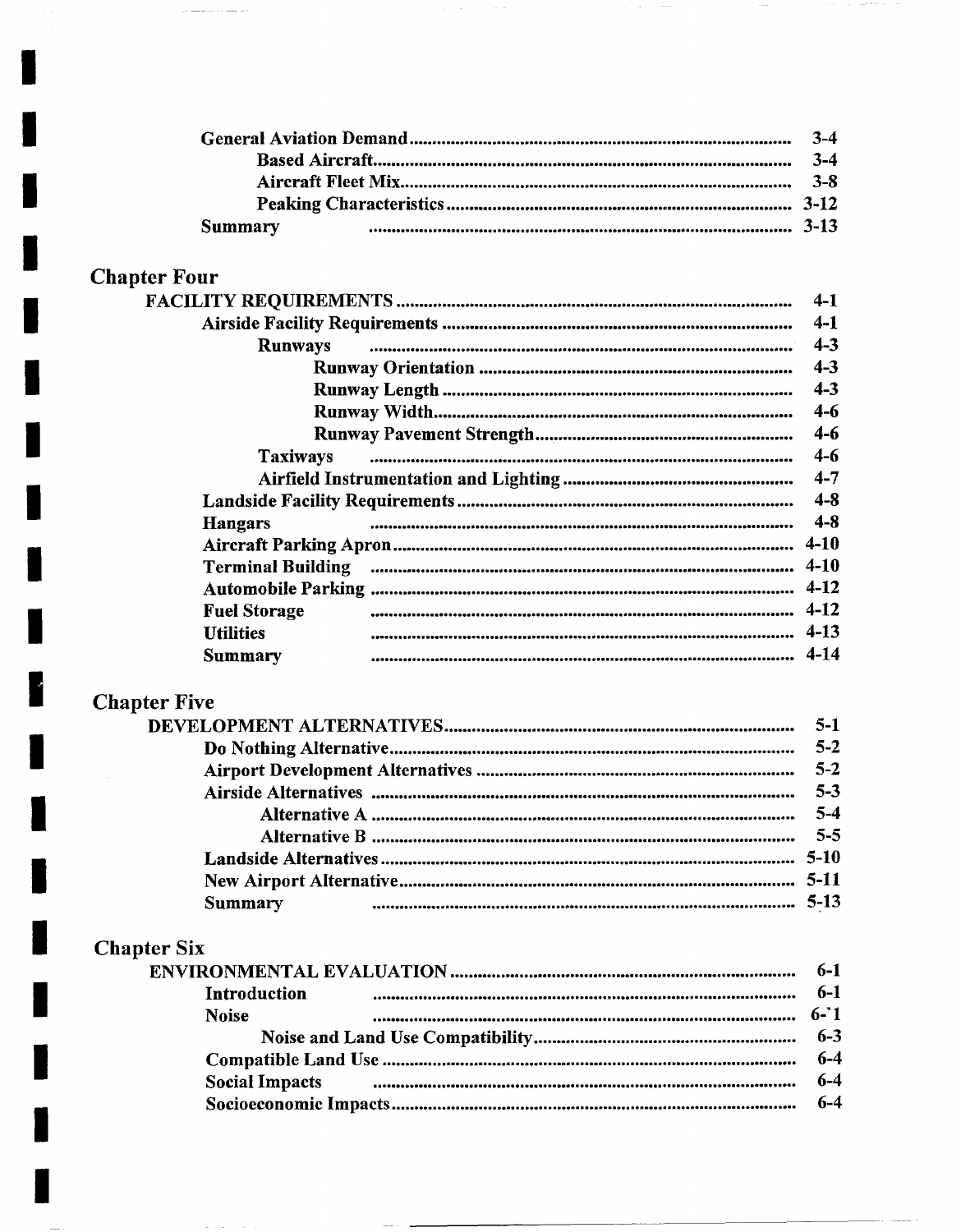| <b>Air Quality</b>      | 6-4     |
|-------------------------|---------|
| <b>Water Quality</b>    | $6 - 4$ |
|                         |         |
|                         | $6 - 5$ |
|                         | $6 - 5$ |
|                         | $6 - 5$ |
|                         | $6 - 5$ |
| Wetlands                | $6 - 5$ |
| <b>Floodplains</b>      | $6 - 5$ |
|                         | 6-6     |
| <b>Coastal Barriers</b> | 6-6     |
|                         | 6-6     |
|                         | 6-6     |
| <b>Light Emissions</b>  | 6-6     |
|                         | 6-6     |
| Construction            | 6-7     |

### **Chapter Seven**

| Design Standards ( <i>mammammammammammammammammammammammam</i> | $7-1$   |
|----------------------------------------------------------------|---------|
|                                                                | $7 - 4$ |
|                                                                | $7 - 5$ |
| Airspace Plan <i>mummummummummummummummummummummum</i>         | $7 - 6$ |
|                                                                | $7 - 7$ |
|                                                                | $7 - 8$ |
|                                                                | $7 - 8$ |

### **Chapter Eight**

I

|                                                     | $8-1$    |
|-----------------------------------------------------|----------|
| AIRPORT DEVELOPMENT SCHEDULE AND COST SUMMARIES     | $8 - 3$  |
| <b>FINANCING THE LOCAL SHARE OF AIRPORT CAPITAL</b> |          |
| <b>IMPROVEMENTS</b>                                 | $8 - 8$  |
|                                                     | $8 - 8$  |
|                                                     | $8 - 8$  |
| <b>REVENUE BONDS</b>                                | $8-8$    |
| <b>BANK FINANCING</b>                               | $8-9$    |
|                                                     | $8-9$    |
|                                                     | $8-9$    |
|                                                     | $8 - 10$ |
|                                                     | -8-11    |
|                                                     |          |
|                                                     |          |